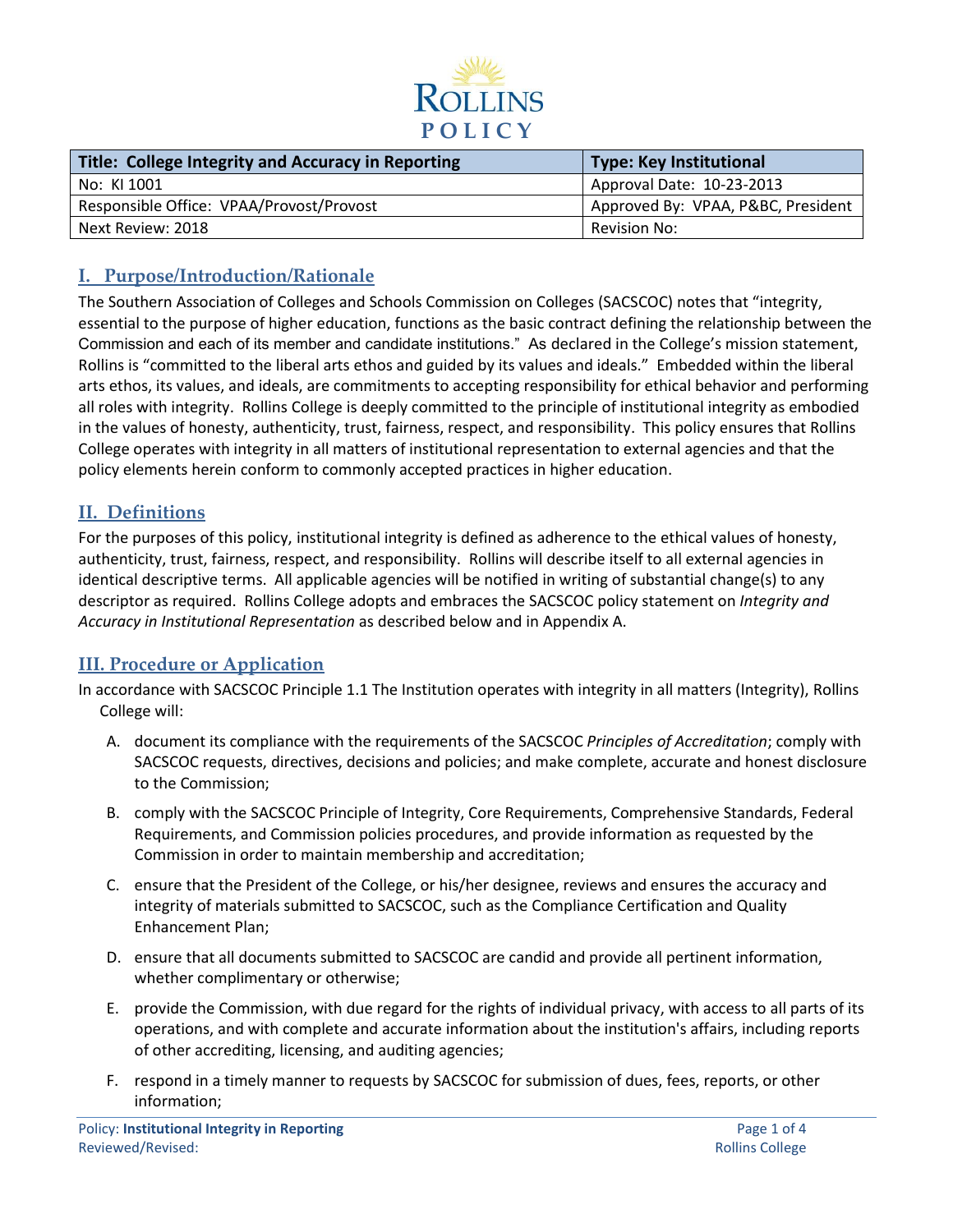- G. ensure that information submitted to SACSCOC (such as that provided in the annual institutional profile, institutional responses to visiting committee reports, and monitoring reports) is complete, accurate, and current;
- H. cooperate with SACSCOC in preparation for visits, receive visiting committees in a spirit of collegiality, and comply with SACSCOC requests for acceptable reports and self-analyses;
- I. report substantive changes, including the initiation of new programs or sites outside the region, or new sites within the region in accordance with the SACSCOC policy on substantive change;
- J. report accurately to the public its status and relationship with SACSCOC;
- K. provide counsel and advice to SACSCOC, and agree to have its faculty and administrators serve, within reason, on visiting teams and on Commission committees; and
- L. provide SACSCOC or its representatives with information requested and maintain an openness and cooperation during evaluations, enabling evaluators to perform their duties with maximum efficiency and effectiveness.

In all external communications representing the College, including, but not limited to, accreditation or reaffirmation of accreditation, all documentation must reflect identical terminology for mission, governance, programs, degrees, diplomas, certificates, personnel, finances, and constituencies. To ensure conformity and consistency, all such descriptions will be submitted to the appropriate Vice President\* and then the President, or his/her designee, for approval prior to submission. Rollins College will inform all agencies, particularly SACSCOC, of any substantive change in status as required.<sup>1</sup> Such a change could include, but is not limited to, a newly acquired accreditation, a negative action of an accreditor, or a loss of accreditation.

## **IV. Related Policies or Applicable Publications**

KI 1002: Substantive Change Policy

## **V. Appendices/Supplemental Materials**

SACSCOC Policy Statement: Integrity and Accuracy in Institutional Representation, January 2012.

#### **VI. Rationale for Revision**

Not applicable.

 $\overline{a}$ 

\**The appropriate Vice President may be the President in the case of units reporting directly to the President.*

#### **APPENDIX A: SACSCOC Policy Statement: Integrity and Accuracy in Institutional Representation**

<sup>&</sup>lt;sup>1</sup>The Southern Association of Colleges and Schools Commission on Colleges (SACSCOC) requires that "any institution seeking or holding accreditation from more than one United States Department of Education-recognized institutional accrediting body must describe itself in identical terms to each recognized institutional accrediting body with regard to purpose, governance, programs, degrees, diplomas, certificates, personnel, finances, and constituents, and must keep each institutional accrediting body apprised of any change in its status with one or another accrediting body." Southern Association of Colleges and Schools Commission on Colleges (SACSCOC). 2012. *Accrediting decisions of other agencies: Policy statement.* Retrieved from:

[http://www.sacscoc.org/pdf/081705/accredit%20decisions%20of%20others.pdf.](http://www.sacscoc.org/pdf/081705/accredit%20decisions%20of%20others.pdf)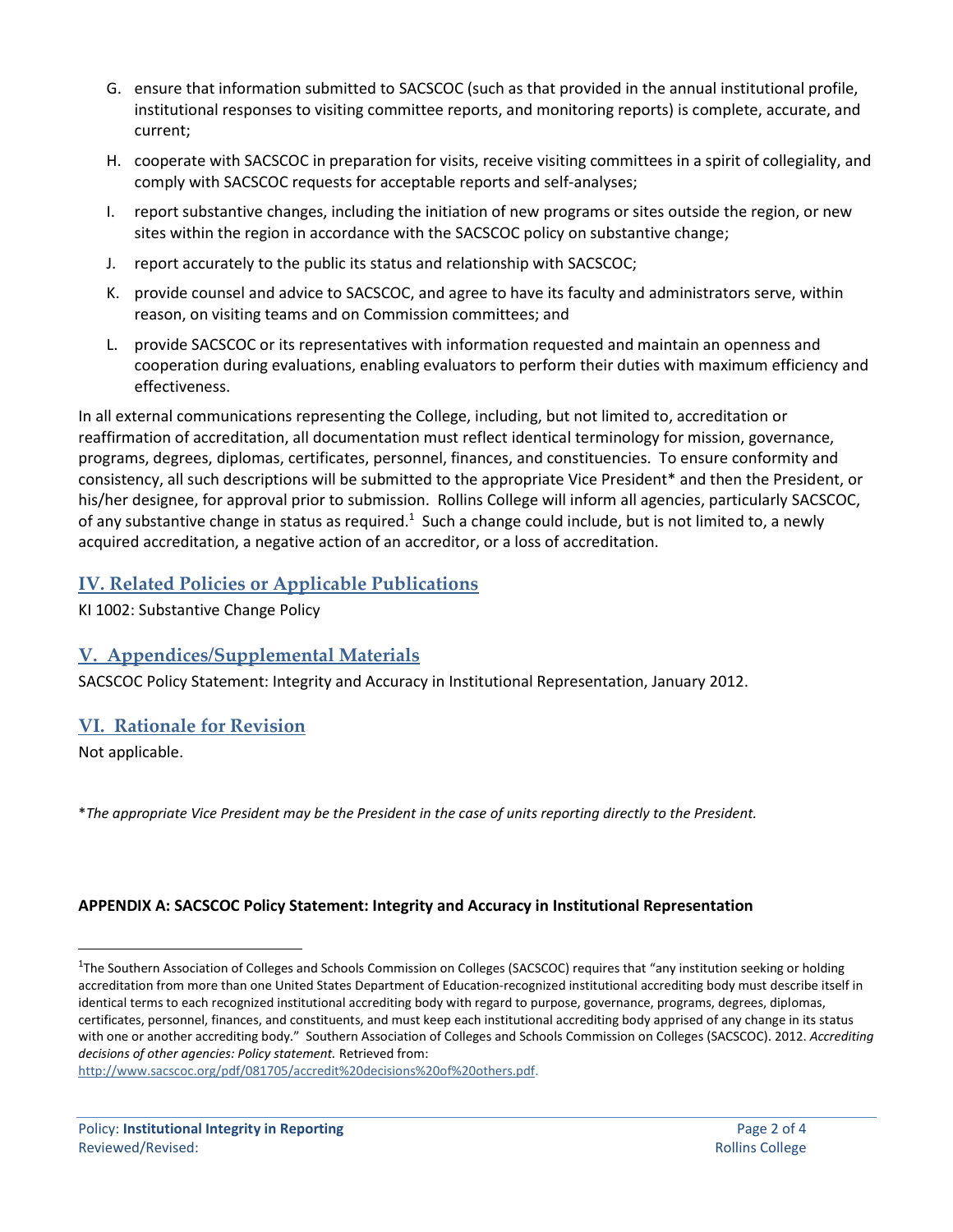

Southern Association of Colleges and Schools **Commission on Colleges** 1866 Southern Lane Decatur, Georgia 30033-4097

#### **INTEGRITY AND ACCURACY IN INSTITUTIONAL REPRESENTATION**

#### **Policy Statement**

Institutional integrity serves as the foundation of the relationship between the Southern Association of Colleges and Schools Commission on Colleges (SACSCOC) and its member and candidate institutions. This fundamental philosophy is reflected in the Principles of Accreditation as follows:

Integrity, essential to the purpose of higher education, functions as the basic contract defining the relationship between the Commission and each of its member and candidate institutions. It is a relationship in which all parties agree to deal honestly and openly with their constituencies and with one another. Without this commitment, no relationship can exist or be sustained between the Commission and its member and candidate institutions.

Integrity in the accreditation process is best understood in the context of peer review, professional judgment by peers of commonly accepted sound academic practice, and the conscientious application of the Principles of Accreditation as mutually agreed upon standards for accreditation. The Commission's requirements, policies, processes, procedures, and decisions are predicated on integrity.

The Commission on Colleges expects integrity to govern the operation of institutions and for institutions to make reasonable and responsible decisions consistent with the spirit of integrity in all matters. Therefore, evidence of withholding information, providing inaccurate information to the public, failing to provide timely and accurate information to the Commission, or failing to conduct a candid self-assessment of compliance with the Principles of Accreditation and to submit this assessment to the Commission, and other similar practices will be seen as the lack of a full commitment to integrity. The Commission's policy statement "Integrity and Accuracy in Institutional Representation" gives examples of the application of the principle of integrity in accreditation activities. The policy is not all-encompassing nor does it address all possible situations. Failure of an institution to adhere to the integrity principle may result in a loss of accreditation or candidacy.

The Principles includes the following requirement:

PI 1.1 The institution operates with integrity in all matters.

As a condition of candidacy or membership in the Commission on Colleges, the institution agrees to document its compliance with the requirements of the Principles of Accreditation; to comply with Commission requests, directives, decisions and policies; and to make complete, accurate and honest disclosure to the Commission.

The Commission's policy "Sanctions, Denial of Reaffirmation, and Removal from Membership" states that the Commission on Colleges requires a member institution to comply with the Principle of Integrity, Core Requirements, Comprehensive Standards, Federal Requirements, and Commission policies and

1